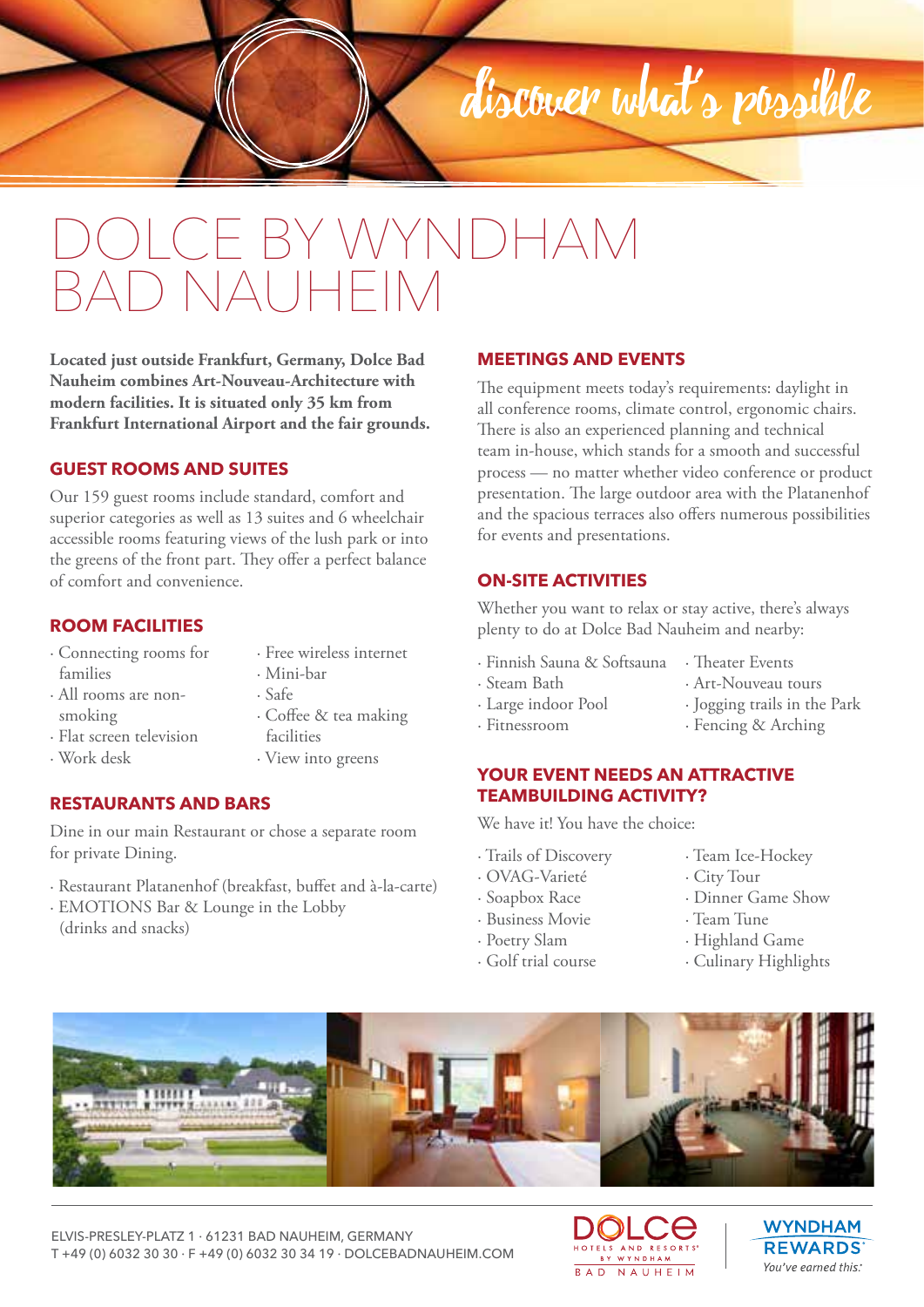## **CAPACITY CHART**

 $\cdot$  2750 m<sup>2</sup> (29.600 sqft) of indoor meeting and banqueting area

 $\cdot$  27 flexible meeting rooms, largest 528 m² (5.698 sqft), Theater: 730 seats with foldaway tables

| <b>Meeting Rooms</b>   |                | <b>Measurements mts</b>  |       |                          |       | <b>Measurements ft</b>   |    |    |     | Classroom | U-shape                  | Boardroom | Cabaret | Reception | Dining  |
|------------------------|----------------|--------------------------|-------|--------------------------|-------|--------------------------|----|----|-----|-----------|--------------------------|-----------|---------|-----------|---------|
|                        | m <sup>2</sup> | L                        | B     | Н                        | sq ft | L                        | W  | Н  |     |           |                          |           |         |           |         |
| <b>Main Building</b>   |                |                          |       |                          |       |                          |    |    |     |           |                          |           |         |           |         |
| Wiesbaden I            | 102            | 10,5                     | 9,7   | 3                        | 1098  | 34                       | 32 | 10 | 60  | 32        | 26                       | 24        | 32      |           |         |
| Wiesbaden II           | 102            | 10,5                     | 9,7   | 3                        | 1098  | 34                       | 32 | 10 | 60  | 32        | 26                       | 24        | 32      |           |         |
| London                 | 53             | 7,3                      | 7,3   | 3                        | 571   | 24                       | 24 | 10 | 30  | 20        | 16                       | 14        | 18      |           |         |
| Paris                  | 53             | 7,3                      | 7,3   | 3                        | 571   | 24                       | 24 | 10 | 30  | 20        | 16                       | 14        | 18      |           |         |
| Mainz I                | 26             | 7,3                      | 3,5   | 3                        | 280   | 24                       | 11 | 10 | 10  | ÷,        | ×                        | 8         | ä,      |           |         |
| Mainz II               | 26             | 7,3                      | 3,5   | 3                        | 280   | 24                       | 11 | 10 | 10  | ÷,        | $\overline{\phantom{a}}$ | 8         | ÷,      |           |         |
| Berlin I               | 89             | 10,3                     | 8,6   | 3,2                      | 958   | 34                       | 28 | 10 | 60  | 40        | 26                       | 30        | 32      |           |         |
| Berlin II              | 81             | 9,4                      | 8,6   | 3,2                      | 958   | 34                       | 28 | 10 | 60  | 40        | 26                       | 30        | 32      |           |         |
| Bonn                   | 81             | 11,2                     | 7,2   | 3,3                      | 872   | 37                       | 24 | 11 | 40  | 30        | 24                       | 24        | 24      |           |         |
| Bad Nauheim I          | 42             | 4,4                      | 9,6   | 3,3                      | 452   | 14                       | 31 | 11 | 20  | 18        |                          | 14        |         |           |         |
| <b>Bad Nauheim II</b>  | 30             | 3,8                      | 7,8   | 3,3                      | 323   | 12                       | 26 | 11 | 12  | 8         |                          | 10        |         |           |         |
| <b>Bad Nauheim III</b> | 27             | 3,8                      | 7,2   | 3,3                      | 291   | 12                       | 24 | 11 | 10  | 8         | ÷                        | 10        |         |           |         |
| <b>Bad Nauheim IV</b>  | 27             | 3,8                      | 7,2   | 3,3                      | 291   | 12                       | 24 | 11 | 10  | 8         |                          | 10        |         |           |         |
| <b>Bad Nauheim V</b>   | 25             | 3,4                      | 7,2   | 3,3                      | 248   | 10                       | 24 | 11 |     | 6         |                          | 10        |         |           |         |
| Parkside restaurant    | 209            | 32,7                     | 6,4   | 2,7                      | 2250  | 141                      | 21 | 9  |     |           |                          |           |         |           | 124/200 |
| Kurhaus Groundfloor    |                |                          |       |                          |       |                          |    |    |     |           |                          |           |         |           |         |
| Kursaal                | 528            | 23,5                     | 22,5  | 5,2                      | 5683  | 77                       | 74 | 17 | 450 | 220       | 86                       | 76        | 120     | 350       | 250     |
| Spiegelsaal            | 215            | 21,5                     | 10    | 4,4                      | 2314  | 71                       | 33 | 14 | 160 | 112       | 50                       | 40        | 72      | 140       | 120     |
| <b>Bad Homburg</b>     | 123            | 14,6                     | 8,4   | 3,8                      | 1324  | 48                       | 28 | 12 | 80  | 60        | 30                       | 24        | 32      | 60        | 80      |
| Salon                  | 41             | 6,1                      | 6,7   | 5,3                      | 441   | 20                       | 22 | 17 | 30  | 12        | 12                       | 10        | 16      | 20        | 24      |
| Sprudelhof             | 100            | 11,3                     | 8,9   | 5,3                      | 1076  | 37                       | 29 | 17 | 60  | 40        | 28                       | 22        | 36      | 60        | 60      |
| Emporensaal/bottom     | 210            | 19,10                    | 10,8  | 8,4                      | 1453  | 35                       | 41 | 27 | 70  | J.        | ł.                       | J.        |         | 140       | 60      |
| Emporensaal/top        | 258            | $\overline{\phantom{a}}$ | ä,    | 3,2                      | 1593  | 61                       | 26 | 10 | ÷,  |           |                          |           |         | 140       | 140     |
| Theatre/Stage          | 154            | 14                       | 11    | 12                       | 1657  | 46                       | 36 | 39 | ÷,  |           |                          |           |         |           | 120     |
| Theater/Auditorium     | 508            | 20,5                     | 24,8  | 12                       | 5468  | 67                       | 81 | 39 | 580 |           |                          |           |         | ÷,        | J.      |
| Theater/Loge           | 242            | $\overline{\phantom{a}}$ | i,    | $\overline{\phantom{a}}$ | 2604  | $\overline{\phantom{a}}$ | ÷, | ÷, | 132 |           |                          |           |         | ÷,        | ł,      |
| Th-Foyer large         | 153            | 17                       | 9     | 3,5                      | 1647  | 56                       | 30 | 11 | J.  |           |                          |           |         | 200       | 100     |
| Th-Foyers left&right   | 135            | 14,9                     | 9,1   | 3,5                      | 1453  | 49                       | 30 | 11 | J.  |           |                          |           |         | ×,        | 50/50   |
| Foyer Pub              | 85             | 9,4                      | 9     | 3,5                      | 915   | 31                       | 30 | 11 |     |           |                          |           |         | 45        | 38      |
| Foyer Kurhaus          | 180            | 19,1                     | 9,4   | 3,5                      | 1938  | 63                       | 31 | 11 |     |           |                          |           |         | 150       | ä,      |
| Arcades small          | 88             | 13,5                     | 6,5   | 5,5                      | 947   | 44                       | 21 | 18 |     |           |                          |           |         | 60        | 40      |
| Arcades large          | 404            | 55,5                     | 7,2   | 5,5                      | 4736  | 182                      | 24 | 18 |     |           |                          |           |         | 380       | 220     |
| Rest.Platanenhof       | 307            | 24,2                     | 12,7  | $\overline{\phantom{a}}$ | 3305  | 79                       | 42 | ÷, |     |           |                          |           | ÷,      | ÷.        | 178     |
| Mahony's               | 150            | 11                       | 13,77 | 2,8                      | 1873  | 30                       | 63 | 9  | ÷   | ł,        |                          | ł,        | ł,      | 45        | ÷,      |
| Wintergarten           | 48             | 6,9                      | 6,9   | 3,8                      | 517   | 22                       | 22 | 12 | 30  | 18        | 12                       | 12        | 24      | 50        | 40      |
| Upperfloor             |                |                          |       |                          |       |                          |    |    |     |           |                          |           |         |           |         |
| Parksaal               | 128            | 17                       | 7,5   | 6,3                      | 1453  | 59                       | 25 | 21 | 80  | 60        | 40                       | 32        | 36      | 100       | 60      |
| Kassel                 | 50             | 8,6                      | 5,8   | 3,9                      | 538   | 28                       | 19 | 13 | 20  | 16        | 14                       | 16        | ł,      |           |         |
| Frankfurt              | 68             | 9,1                      | 7,5   | 3,7                      | 732   | 30                       | 25 | 12 | 50  | 30        | 20                       | 18        | 18      |           |         |
| Gießen                 | 65             | 10,8                     | 6     | 3,9                      | 670   | 35                       | 20 | 13 | 30  | 20        | 16                       | 18        | ł,      |           |         |
| <b>Combinable</b>      |                |                          |       |                          |       |                          |    |    |     |           |                          |           |         |           |         |
| Wiesbaden I+II         | 200            | 21                       | 9,5   | $\mathfrak{Z}$           | 2196  | 69                       | 32 | 10 | 120 | 80        | 50                       | 50        | 64      | 120       |         |
| Berlin I+II            | 176            | 20,5                     | 8,6   | 3,2                      | 1916  | 68                       | 28 | 10 | 120 | 80        | 50                       | 50        | 64      | 100       |         |

*Contact us for more details about new interactive event formats: Fishbowl, World Café, Campfire, Open Space and Pecha Kucha.*



## **FLOOR PLANS**

Main Building









ELVIS-PRESLEY-PLATZ 1 · 61231 BAD NAUHEIM, GERMANY T +49 (0) 6032 30 30 · F +49 (0) 6032 30 34 19 · DOLCEBADNAUHEIM.COM



**WYNDHAM REWARDS** You've earned this.